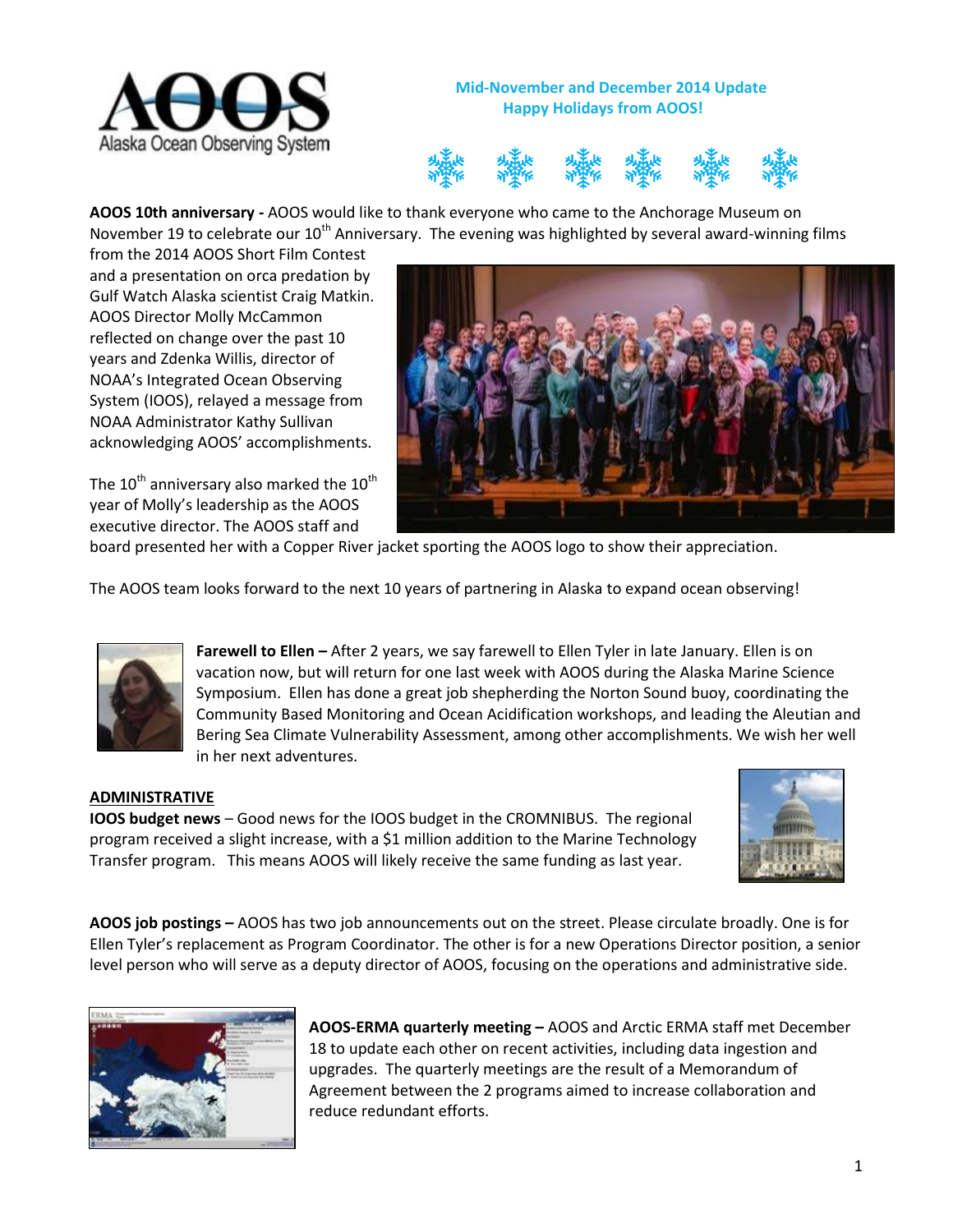**MARES project –** The AOOS/Axiom data is part of the Stantec group that was recently awarded the contract by BOEM to conduct the Marine Arctic Research Ecosystem Study in the Beaufort Sea. AOOS will provide data management services for the project.

**NFWF Beluga Data Portal** – We just received word of approval for a proposal we submitted to enhance the Beluga Sightings Database (funded by NOAA) with additional data layers to create a Cook Inlet Beluga Data Portal.

# **MEETINGS/CONFERENCES/TRAVEL**

**Gulf Watch AK PI meeting –** More than 40 scientists attended the GWA PI meeting held in the AOOS conference room Nov. 18-20. The focus this year was on synthesizing past monitoring results in preparation for a major synthesis workshop in February. McCammon is on the Program Management Team, and AOOS provides the data management services.



**EVOSTC Meeting** – Molly spoke to the Exxon Valdez Oil Spill Trustee Council Nov. 19 in support of continued funding for the Gulf Watch Alaska program, as well as enhanced funding for data management by the AOOS/Axiom team. Funding for both projects was approved by the Council.

**Ocean Acidification Workshop –** On December 2, about 100 scientists, concerned citizens and resource



managers in Anchorage, and 70 remote attendees across the state, came together to hear the latest research, policy implications, community perspectives, and potential impacts from OA along Alaska's coast and oceans. A smaller group of 30 convened the following day to define statewide needs for OA monitoring, research, education and outreach. This led to the development of a draft *Call to Action* and a strategy to engage federal, state, regional and industry partners. This event was **j**ointly sponsored and organized by AOOS, ACCAP, Alaska Sea Grant, the Alaska Marine Conservation Council, and UAF's Ocean Acidification Research Center. [Read more.](http://www.aoos.org/ocean-acidification-workshop/)

**ABSCVA Capstone Workshop –** On Dec 10-11, representatives and project partners from the Aleutian and Bering Sea Climate Vulnerability Assessment met in Anchorage to integrate draft research priorities for the region through a Structured Decision Making (SDM) facilitated process. This integrated thinking on regional conservation and information needs will help to inform ABSI LCC, AOOS and AK CSC research investments and help stakeholders to quickly understand, identify and meet individual or project specific needs. Read more.



#### **PRESENTATIONS**

**IPCOMM –** Molly briefed the Indigenous People's Council on Marine Mammals on December 1 and asked for IPCOMM to designate a representative to the AOOS Board.